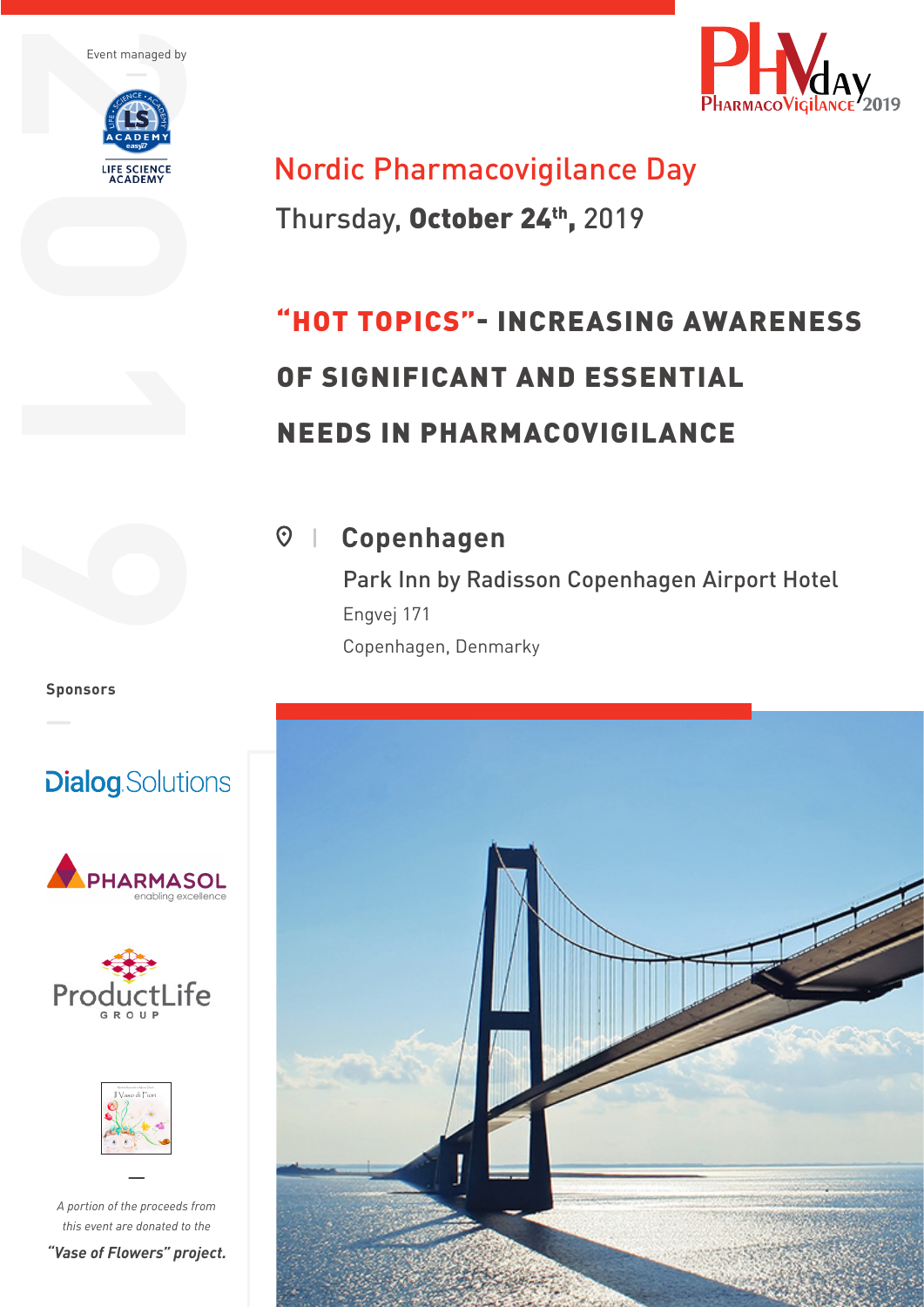### "HOT TOPICS"- INCREASING AWARENESS OF SIGNIFICANT

## AND ESSENTIAL NEEDS IN PHARMACOVIGILANCE

After the great success of the 5th Nordic Pharmacovigilance Day in 2018, the 6th edition will be another opportunity to discuss, deliberate and debate the latest operational and technological challenges in the Pharmacovigilance field. Recent advances and perspectives in Pharmacovigilance (PV) will be shared during the meeting, with an emphasis on practical aspects and how-tos. The meeting brings together the major experts to share their knowledge with practical examples triggering engaging discussions and guiding participants' efforts in the jungle of methods now available. The objective is to help and find solutions to the many challenges that, as a cross-functional development team in PV, must solve to maximize the new opportunities ahead of us. This year's event focuses on topics that currently have major impact on Pharmacovigilance related processes and activities such as, but not limited to:

- *Industry experiences from latest PV inspections*
- *SDEAs and good pharmacovigilance outsourcing practices,*
- *New technologies to improve PV related processes,*
- *QPPV challenges and real-life experiences,*
- *Reference Safety Information and Risk Management Plans.*
- *PRAC Strategies to measure the Impact Factor of Pharmacovigilance*
- *Signal detection in pharmacovigilance using EVDAS*

Moreover, we will present perspectives on implementing General Data Protection Regulation and Clinical Trial Regulation. During this one-day forum we will provide and discuss the best solutions for ensuring a patient focused future and to help drive success in your organization.

### **Scientific Board**

Caroline Susanne Sandström Msc PhD *Senior Specialist GCP/GLP/GVP Compliance Global QA R&D at Ferring Pharmaceuticals A/S*

Doris Irene Stenver, MD, MPA *Independent Pharmacovigilance Adviser, Founder of Unique Advice*

Martin Holm-Petersen *CEO at Insife*

ABOUT

**Official language:** English

### **Who should attend?**

This conference is designed to benefit functional/technical professionals working in the pharmaceutical and health care area dealing with the Pharmacovigilance system, such as:

- Safety and Pharmacovigilance dept.
- Clinical operation dept.
- Statistic dept.
- Medical Affairs dept.
- Medical Information dept.
- Regulatory Affairs dept.
- Quality & Compliance dept.
- Legal dept.
- Software Developing dept.
- Medical Devices Manifacuring Companies
- University Faculties scientists who are related to clinical and medical research (Senior, Associate and Assistant Professors, Research Scholars, Phd students).

Also, Directors/Seniors Directors/Executive Directors and Vice Presidents /Senior Vice Presidents/Executive Vice Presidents and Heads/Leaders/Partners of: CROs and CMOs, Clinical Research Sites, Pharma, Biotech and Medical Devices Industries.



Event managed by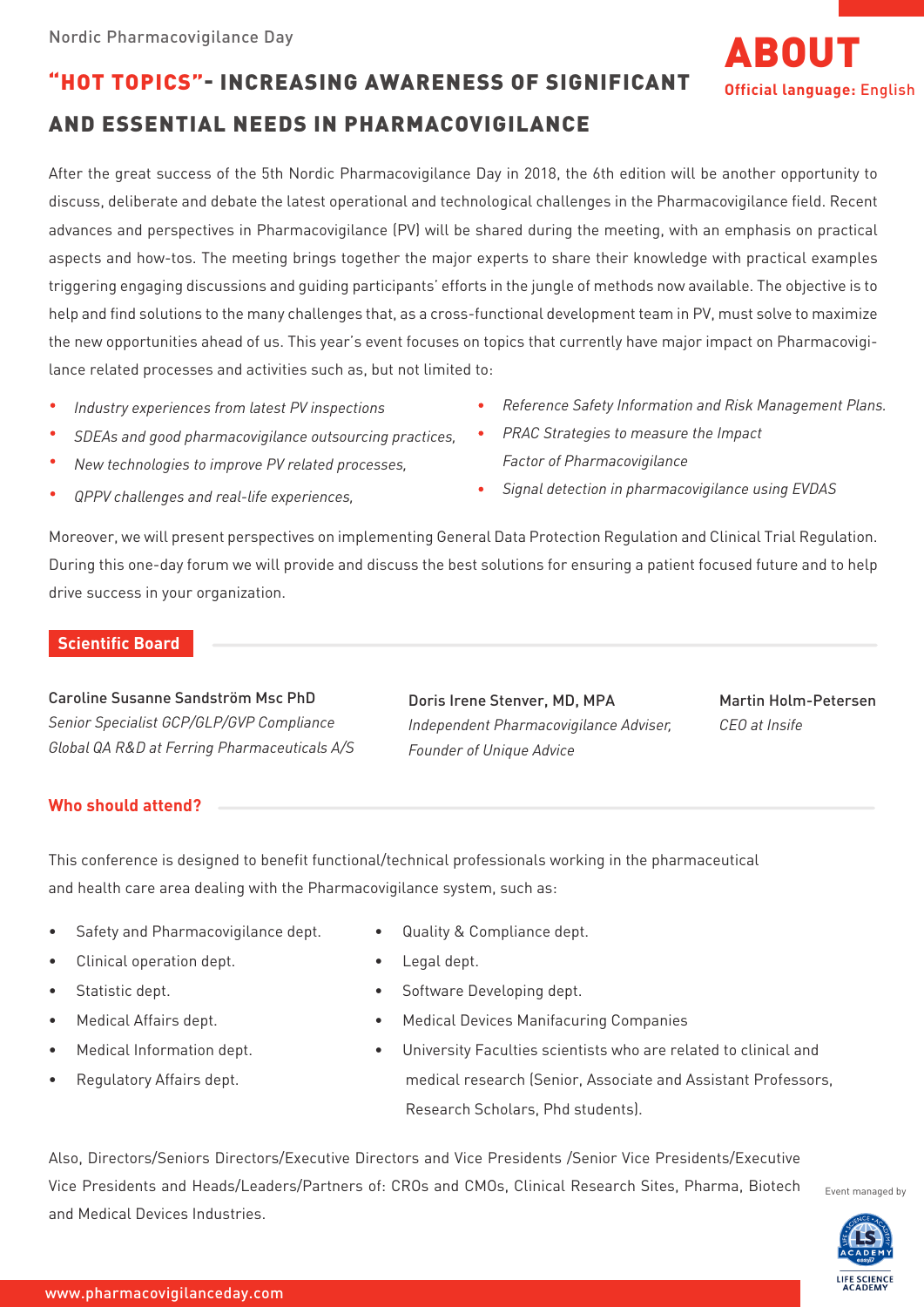AGENDA | Nordic Pharmacovigilance Day

## "HOT TOPICS"- INCREASING AWARENESS OF SIGNIFICANT AND ESSENTIAL NEEDS IN PHARMACOVIGILANCE

| $08:30 - 09:00$ | <b>Registration and welcome coffee</b>                                                                                                                                                   |
|-----------------|------------------------------------------------------------------------------------------------------------------------------------------------------------------------------------------|
| $09:00 - 09:10$ | <b>Welcome</b>                                                                                                                                                                           |
| $09:10 - 09:50$ | PRAC strategies to measure impact of pharmacovigilance<br>Doris Irene Stenver, MD, MPA - Independent Pharmacovigilance Adviser, Founder of Unique Advice                                 |
| $09:50 - 10:30$ | <b>Building a PV Strategy 2025</b><br>Lykke Bjerglund Graff - VP, Head of Global Safety at LEO Pharma                                                                                    |
| $10:30 - 11:00$ | <b>Coffee break</b>                                                                                                                                                                      |
| $11:00 - 11:40$ | <b>Signal detection in pharmacovigilance using EVDAS</b><br>Jose Ortiz - CEO at PVpharm                                                                                                  |
| $11:40 - 12:20$ | Al and Machine Learning literature monitoring: improve quality and save time!<br>Mark Drinkwater - Co-founder of Pi2 Solutions at ProQuest                                               |
| $12:20 - 13:20$ | <b>Networking Lunch</b>                                                                                                                                                                  |
| $13:20 - 14:00$ | <b>QPPV related topics: real life experiences and challenges</b><br>Pilar Carrero - QPPV Office Vice President at Novo Nordisk A/S                                                       |
| $14:00 - 14:40$ | <b>Safety Data Exchange Agreements (SDEA)</b><br>Katrine Dragsbæk Møller - Senior Drug Safety Specialist at MSD                                                                          |
| $14:40 - 15:10$ | <b>Coffee break</b>                                                                                                                                                                      |
| $15:10 - 15:50$ | <b>Are you GDPR compliant?</b><br>Julia Appelskog - Head of PV Strategy Office at Merck                                                                                                  |
| $15:50 - 16:30$ | PV Inspections - experiences from a company perspective<br>Caroline Susanne Sandström Msc PhD - Senior Specialist GCP/GLP/GVP<br>Compliance Global QA R&D at Ferring Pharmaceuticals A/S |

16:30 - 16:40 Conclusions

Event managed by

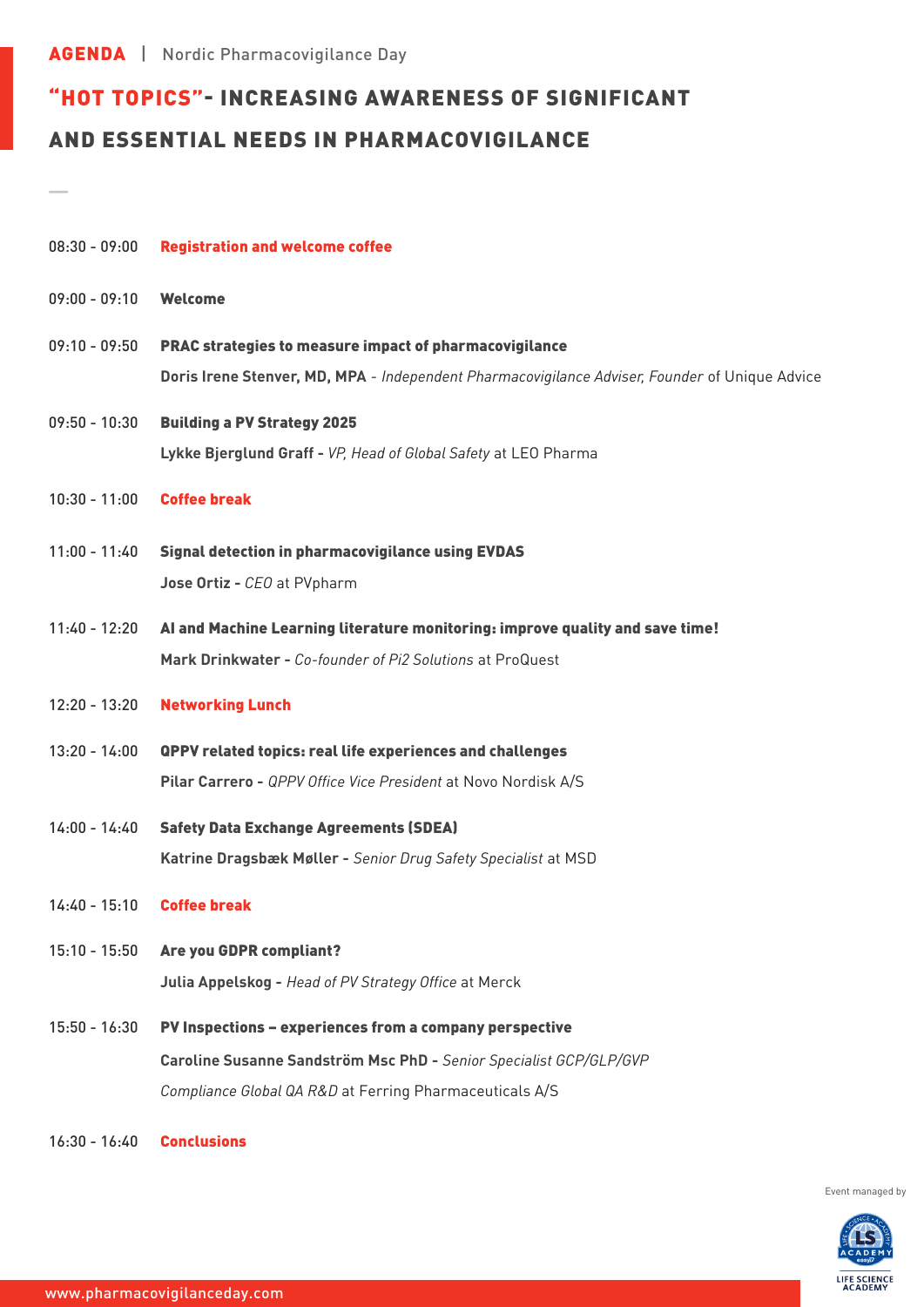



## HOW TO REACH THE CONFERENCE VENUE

## Park Inn by Radisson Copenhagen Airport Hotel

Engvej 171 - Copenhagen, Denmark

Situated near both the Copenhagen Airport and the city centre, the Park Inn is an ideal place to stay while traveling for business and leisure. If you arrive by car, this hotel's location in Copenhagen, Denmark provides free parking. The nearby metro and train stations are convenient for cyclists and guests without cars.

### **Transport options**

Metro station Femøren (two stops to airport and six to city centre) - beside hotel Copenhagen International Airport - 3 km (5 min by metro) Copenhagen Central Station - 7 km (10 - 15 min by car)

**[For further information, please visit the website](http://www.parkinn.com/hotel-copenhagen)**



# SPONSORSHIP

# OPPORTUNITIES

Sponsor the event and take the chance to network with all attendees!

Exclusive benefits and high impact branding **before, during and after the conference.** 

Download the [Events Summary](http://easy-b.it/documents/Events_summary_2019.pdf) 2019



### *For further information*

Please visit [the conference website](https://nordicpharmacovigilanceday2019.lsacademyevents.it) or contact the organisational offices:

Event managed by

**Federica Bertoli** Phone: +39 (0)35.4123594 | federica.bertoli@lsacademy.com

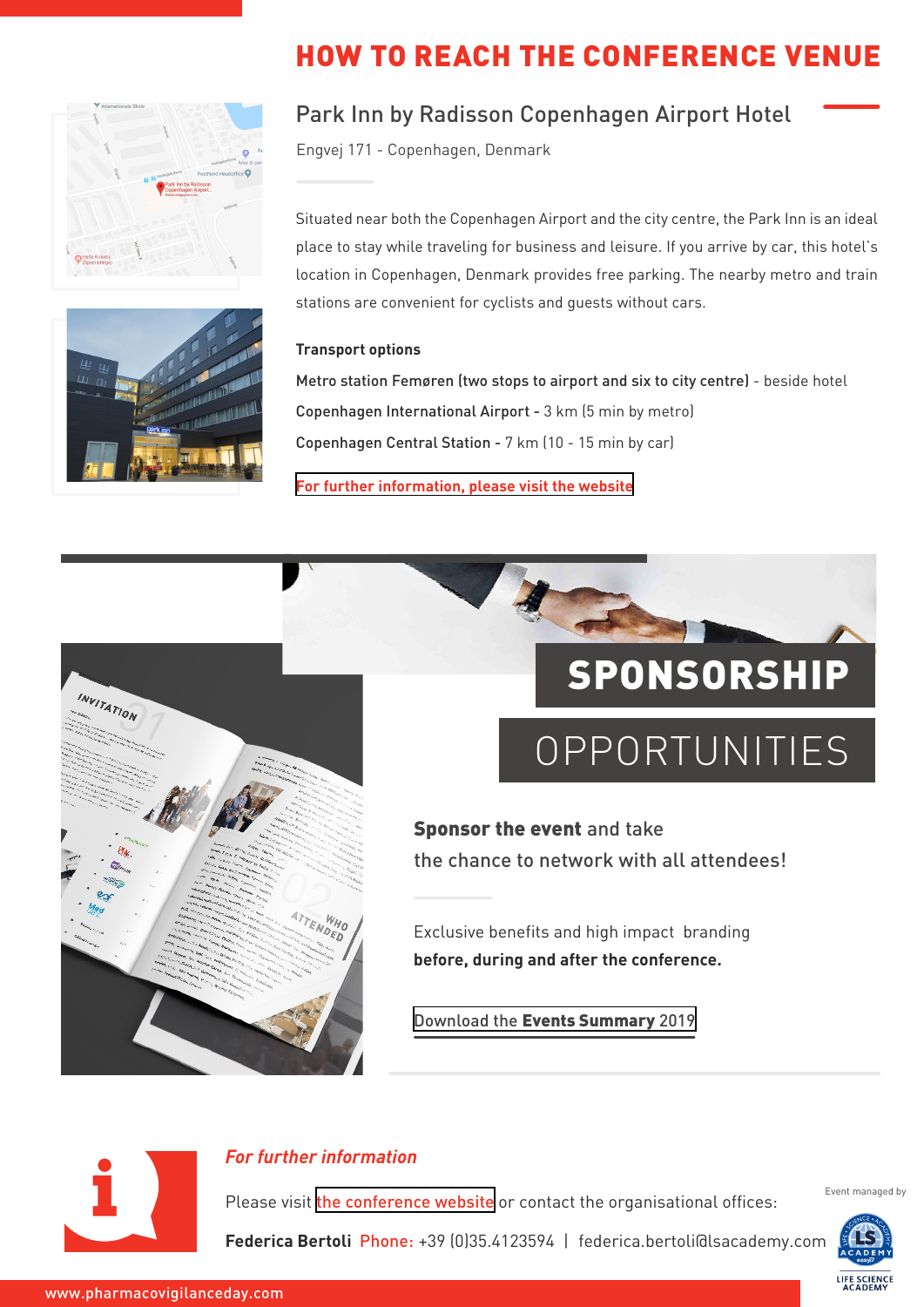Nordic Pharmacovigilance Day SPONSOR

**PSIXCHANGE MAKE YOUR DATA WORK** 



### Automate SUSAR **DISTRIBUTION**

A controlled document distribution process, in which getting the right information to the intended recipients within a desired, or required, timeframe and being able to track delivery status and confirm receipt, is a challenge for regulated industries.





WWW.PSIXCHANGE.COM

TO MAKE AN ENQUIRY OR SCHEDULE A DEMO E-MAIL TIM.BILLINGTON**@**PHARMASOL.DE